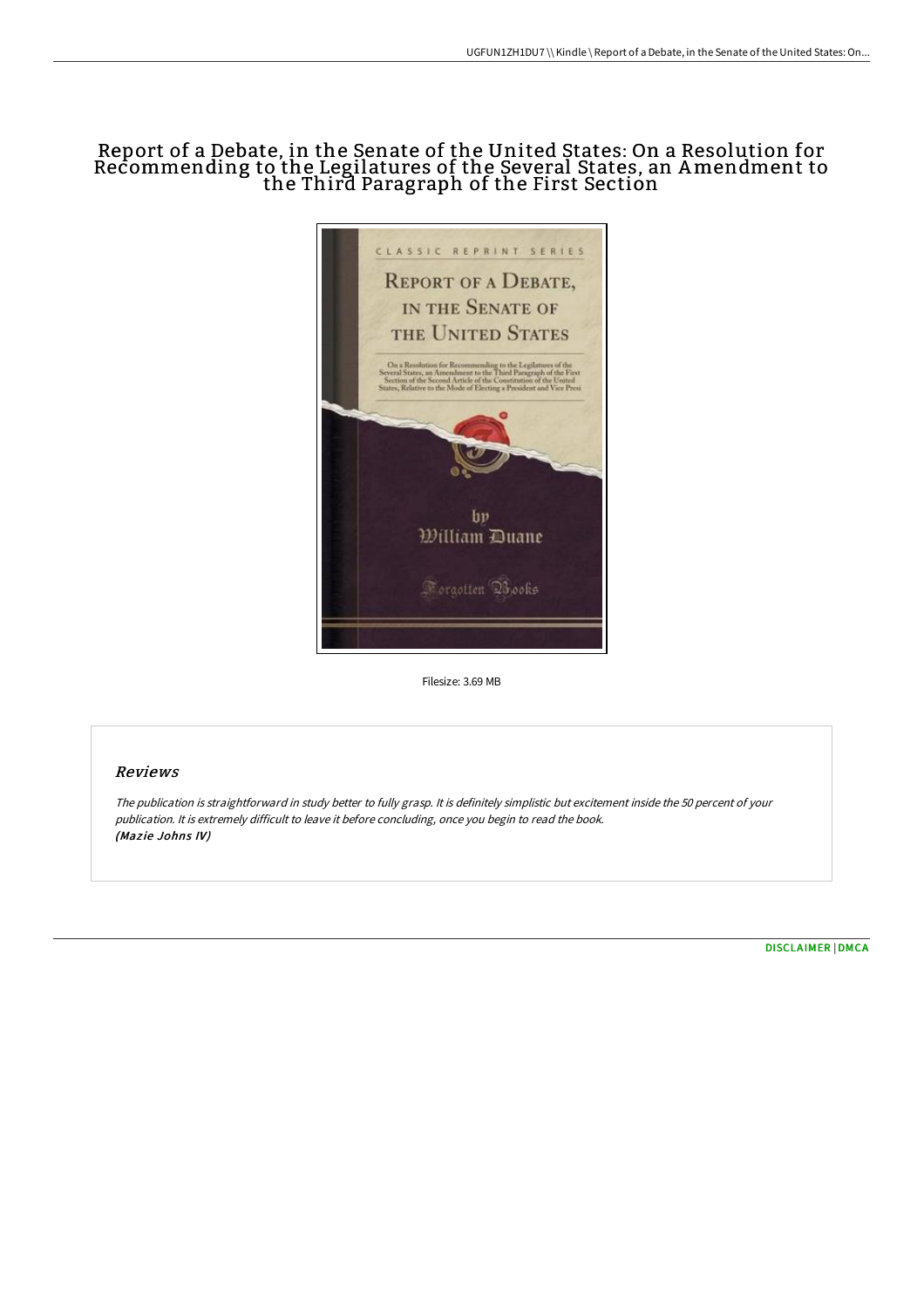## REPORT OF A DEBATE, IN THE SENATE OF THE UNITED STATES: ON A RESOLUTION FOR RECOMMENDING TO THE LEGILATURES OF THE SEVERAL STATES, AN AMENDMENT TO THE THIRD PARAGRAPH OF THE FIRST SECTION



To download Report of a Debate, in the Senate of the United States: On a Resolution for Recommending to the Legilatures of the Several States, an Amendment to the Third Paragraph of the First Section PDF, please refer to the web link beneath and download the file or have accessibility to other information which might be highly relevant to REPORT OF A DEBATE, IN THE SENATE OF THE UNITED STATES: ON A RESOLUTION FOR RECOMMENDING TO THE LEGILATURES OF THE SEVERAL STATES, AN AMENDMENT TO THE THIRD PARAGRAPH OF THE FIRST SECTION ebook.

Forgotten Books, United States, 2015. Paperback. Book Condition: New. 229 x 152 mm. Language: English . Brand New Book \*\*\*\*\* Print on Demand \*\*\*\*\*.Excerpt from Report of a Debate, in the Senate of the United States: On a Resolution for Recommending to the Legilatures of the Several States, an Amendment to the Third Paragraph of the First Section of the Second Article of the Constitution of the United States, Relative to the Mode of Electing a President and Vice Presi Mr. Clinton of New York, after a few prefatory observations on the necessity of designating the persons severally, whom the people should wish to hold the offices of President and Vice President of the United States, and stating that the state which he represented, as well as others of the union, had through the medium of their legislatures, strongly recommended the adoption of the principle, laid on the table the following motion, which he read; and it was made the order of the day for the next day, and printed. About the Publisher Forgotten Books publishes hundreds of thousands of rare and classic books. Find more at This book is a reproduction of an important historical work. Forgotten Books uses state-of-the-art technology to digitally reconstruct the work, preserving the original format whilst repairing imperfections present in the aged copy. In rare cases, an imperfection in the original, such as a blemish or missing page, may be replicated in our edition. We do, however, repair the vast majority of imperfections successfully; any imperfections that remain are intentionally left to preserve the state of such historical works.

Read Report of a Debate, in the Senate of the United States: On a Resolution for [Recommending](http://techno-pub.tech/report-of-a-debate-in-the-senate-of-the-united-s.html) to the Legilatures of the Several States, an Amendment to the Third Paragraph of the First Section Online

Download PDF Report of a Debate, in the Senate of the United States: On a Resolution for [Recommending](http://techno-pub.tech/report-of-a-debate-in-the-senate-of-the-united-s.html) to the Legilatures of the Several States, an Amendment to the Third Paragraph of the First Section